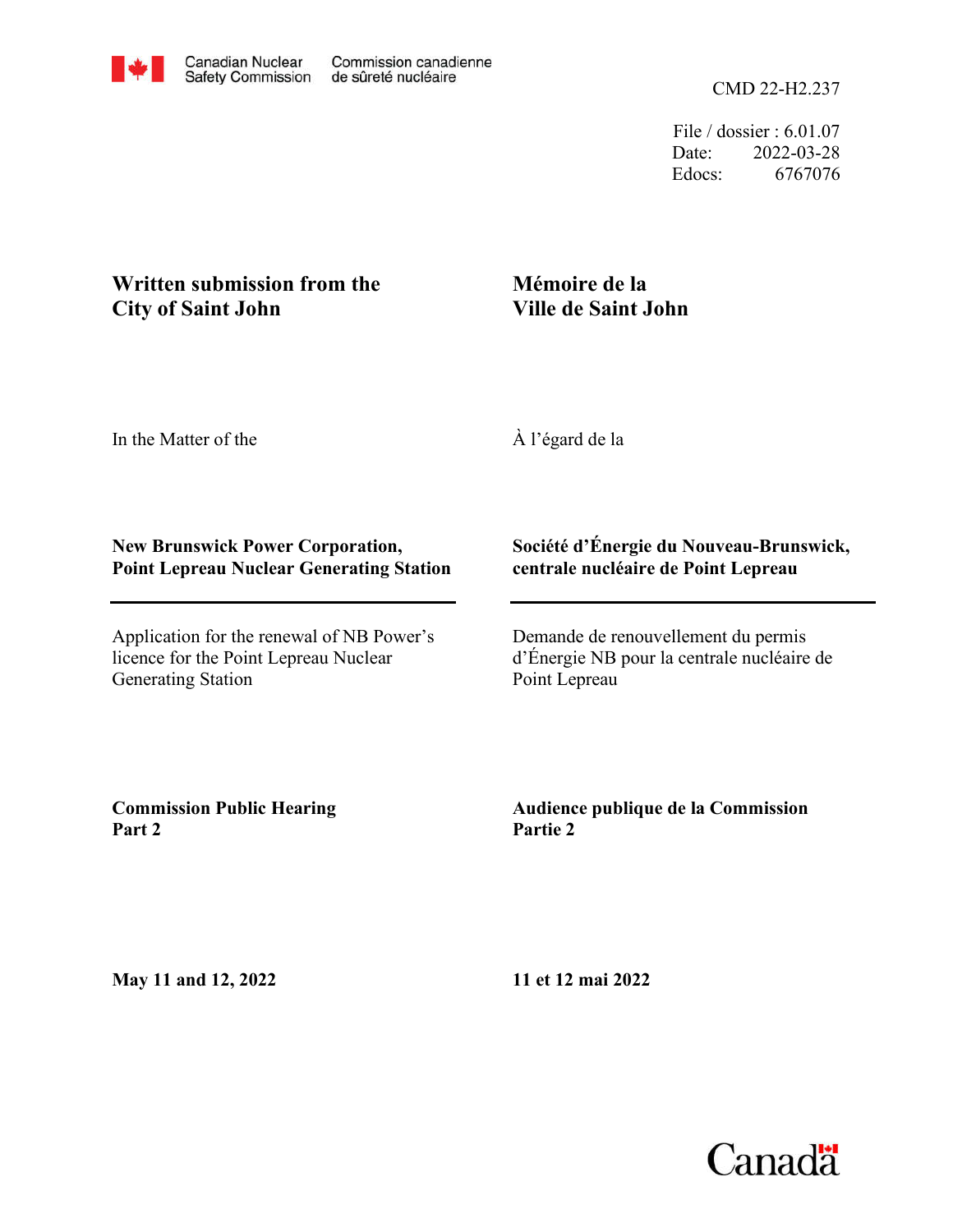March 25, 2022

Commission Secretariat/Registrar Canadian Nuclear Safety Commission 280 Slater Street, P.O. Box 1046 Ottawa, ON K1P 559

Attention: [interventions@cnsc-ccsn.gc.ca](mailto:interventions@cnsc-ccsn.gc.ca)

Dear Sir/Madam,

#### **Subject: New Brunswick Power Point Lepreau Nuclear Generating Station Power Reactor Operating Licence Renewal**

Please accept this letter as the City of Saint John expression of support for New Brunswick Power Point Lepreau Nuclear Generating Station Power Reactor Operator License Renewal. Please consider the following as the City's written submission to the forthcoming hearing May 11-12, 2022.

By way of background, the City of Saint John is Canada's first incorporated City and has been providing municipal services to local citizens, businesses, and industry for more than two centuries, including the delivery of essential public safety functions. Saint John serves as southern New Brunswick's primary economic hub and a regional trade gateway to New England, the Atlantic Basin and beyond. While the region's economy is increasingly diversified, the energy and advanced manufacturing sector remains of critical importance.

The Saint John region is a focal point within the international northeast region with respect to valueadded hydrocarbon processing, electricity generation, head office and back-office energy-related operations, energy transmission, and energy innovation, efficiency and conservation. Saint John is home to Canada's largest oil refinery; Canada's only liquefied natural gas (LNG) terminal; two international natural gas pipelines; integrated pulp, paper and tissue manufacturing facilities; two large-scale thermal generation plants; Canada's third most active marine port by tonnage, and the Point Lepreau Nuclear Generating Station.

The Saint John region supports billions of dollars in annual energy-related exports from New Brunswick to the New England States and beyond and is a significant contributor to the New Brunswick economy and Canada's overall energy exports.

From a public safety perspective, the City of Saint John is responsible for the emergency response planning activities associated with an increasingly complex and diverse industrial cumulative risk profile, unlike anything in Eastern Canada.

The City recognizes the economic importance of having Atlantic Canada's only nuclear generating station, Point Lepreau, as part of our region's energy infrastructure. The facility provides high quality employment opportunities for over 800 residents and NB Power has established itself as an important part of our community, having operated for almost four decades. The company contributes generously to community events, organizations, and groups that are the lifeblood of our City. Point Lepreau also